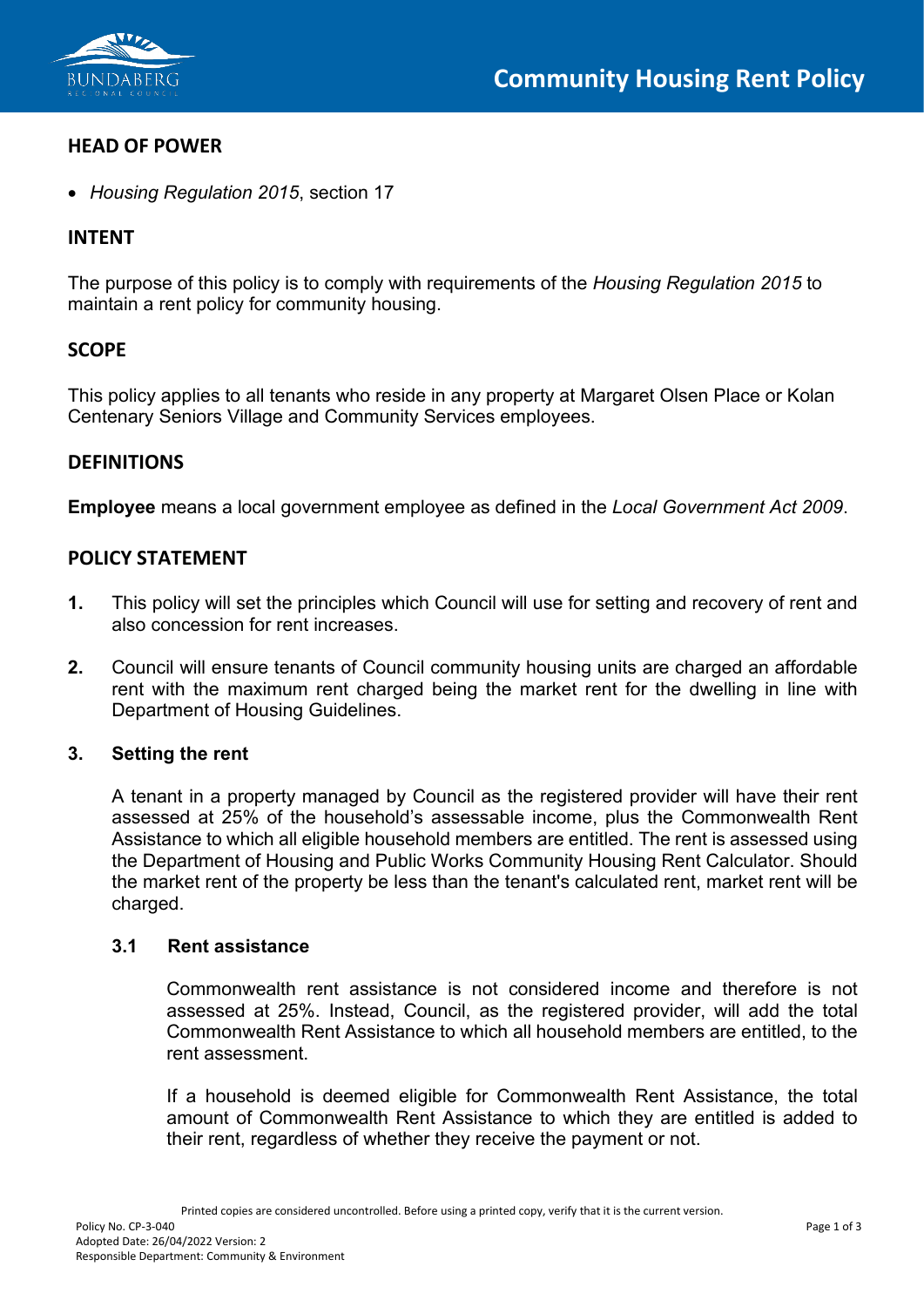

#### **4. Market rent**

For community housing properties, the market rent is determined by the provider. In determining market rents, Council considers the private market rent for similar properties of the same standard in the area and any relevant data published on median rents.

Council will review market rents on an annual basis prior to undertaking rent reviews.

Council may seek independent valuations of properties but must have consideration for the private market rent for similar properties of the same standard in the area and any relevant data published on median rents, when setting market rent.

## **4.1 Right to Appeal**

Tenants have the right to appeal market rent assessments. Council will keep a copy of the methods used to derive a market rent for one year after the tenancy agreement.

### **5. Rent Review**

Council reviews rent for all households at least annually, or when they become aware of a change in household circumstances. Tenants are responsible for advising Council of a change in circumstances and should be advised of this responsibility at sign-up. Tenants may request a reassessment of rent at any time because of a decrease in income or a change in household circumstances.

### **6. Overcharging of Rent**

If a tenant has been overcharged for rent due to having a low income or rent was miscalculated by the housing provider, a reimbursement will be required. This does not include where a tenant has failed to advise the housing provider of a reduction in income. Advice will be given as to how much of this reimbursement is estimated to be made up of rent assistance. It will be the responsibility of the tenant to advise Centrelink of the reimbursement.

### **7. Rent Recovery**

Council will ensure transparency by making clear the obligation to the tenant and the processes used by Council in assisting them to meet their financial obligations, such as:

- Making the process used to pay rent simple to administer and cost effective.
- Providing tenants two options for the payment of rent as per the General Tenancy Agreement (RTA Form 18a) and *Residential Tenancies and Rooming Accommodation Act 2008*.

### **8. Rent Arrears**

A tenant with a rent debt to Council will be requested to enter into a mutual agreement to repay the debt in affordable instalments so as not to cause hardship. The payments must be maintained until the debt is cleared.

Printed copies are considered uncontrolled. Before using a printed copy, verify that it is the current version.